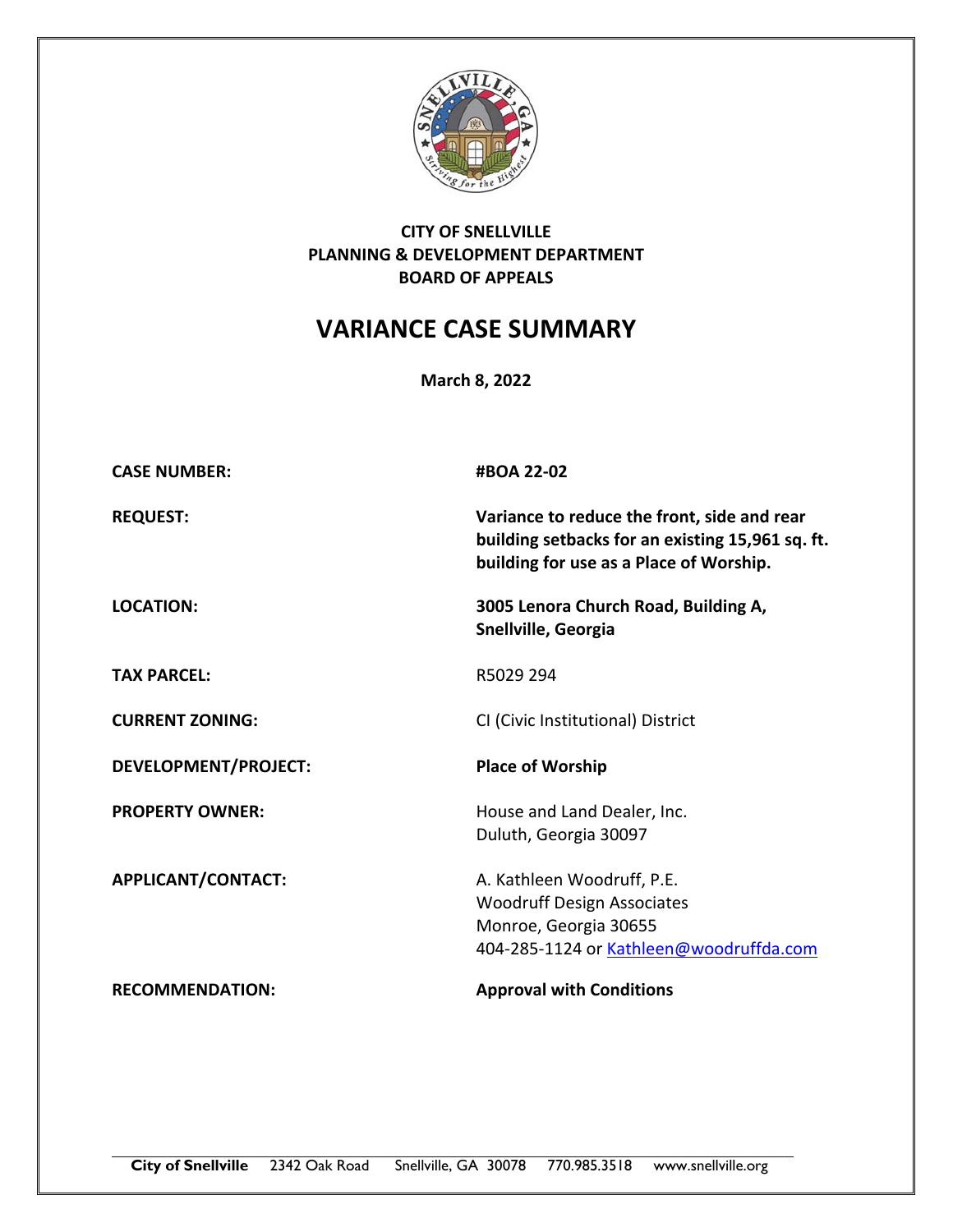

## **CITY OF SNELLVILLE PLANNING & DEVELOPMENT DEPARTMENT BOARD OF APPEALS**

# **VARIANCE CASE ANALYSIS**

**March 8, 2022**

**TO:** Snellville Board of Appeals

**REGULAR MEETING DATE:** March 8, 2022

**FROM: In the U.S. Islaming Contract of the U.S. Property Contract Department of the U.S. Property Contract Department of the U.S. Property C. A. Islaming C. A. Islaming C. A. Islaming C. A. Islaming C. A. Islaming C. A.** Department of Planning and Development

**CASE NUMBER: #BOA 22‐02**

## **FINDINGS OF FACT:**

The Department of Planning and Development has received a variance application from A. Kathleen Woodruff, P.E., Woodruff Design Associates (applicant) representing Dr. Heping Ma, House and Land Dealer, Inc. (property owner), requesting variances from the use standards for a place of worship and the required minimum building setbacks to allow the existing building and site to remain 'as‐is'.

The 1.265± acre property is part of the 3.5± acre Parkview Professional Center, zoned CI (Civic Institutional) District and located north of and adjacent to the Church of Christ at Snellville campus, near the intersection of Lenora Church Road and Springdale Road/Pate Road, Snellville and contains a 15,961 sq. ft. one‐story building and associated parking.

On 7-10-2017, the Mayor and Council approved the rezoning of the property from OP (Office Professional) District to CI with approved variances and conditions for an arts‐oriented international exchange center.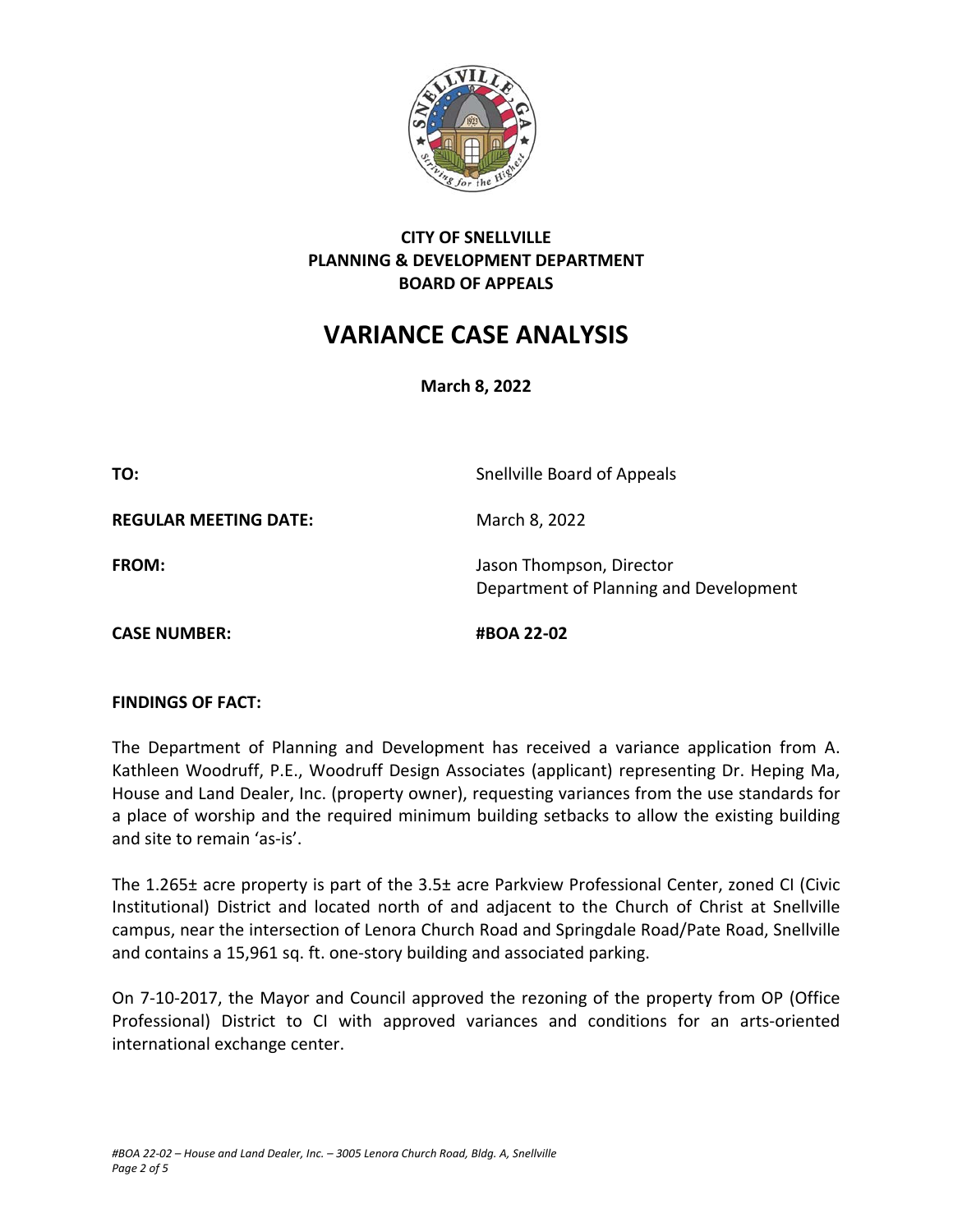Per UDO Sec. 206‐4.H.2 (Use Standards) for a Place of Worship, the use is allowed as a *limited use* in the CI District, subject to the following use standards:

- a. Facilities must have at least 100 feet of frontage on a street with a minimum classification of major collector.
- b. The minimum lot size is 1 acre.
- c. The maximum lot size is 3 acres.
- d. All buildings must be set back at least 50 feet from the front lot line, 40 feet from the rear lot line, 20 feet from the side (interior) lot line, and 35 feet from the side (street) lot line.
- e. A minimum 10 feet wide buffer, at least 6 feet high, is required alongside (interior) and rear lot lines that are adjacent to residential districts or residential uses.

## **REQUEST:**

In order to allow the existing building to remain 'as-is' for use as a Place of Worship, the applicant is requesting the following variances from the Snellville Unified Development Ordinance ("UDO"), as follows:

- **1. Variance from Sec. 206‐4.H.2.d (Building Setbacks) of Article 6 Chapter 200 of the UDO to:** 
	- **a. Reduce the 50 feet front building setback to 25.8 feet.**
	- **b. Reduce the 40 feet rear building setback to 11 feet.**
	- **c. Reduce the 20 feet side (interior) building setback to 7.5 feet.**

## **STANDARDS FOR CONSIDERATION:**

Pursuant to Sec. 103‐7.2.B of Chapter 100 of the UDO, the City of Snellville Zoning Ordinance, the City finds the following standards are relevant in considering all applications for a Variance.

1. That special conditions and circumstances exist which are peculiar to the land, structure, or building involved and which are not applicable to other land, structures, or buildings in the same zoning district;

Applicant Response: *This is an existing building that is zoned CI. It has been used for many tenants over the years. The variance requested is due to its non‐conforming nature relative to the setbacks now required by the ordinance.* 

2. That literal interpretation of the provisions of this UDO would deprive the applicant of rights commonly enjoyed by other properties in the same district under the terms of this UDO;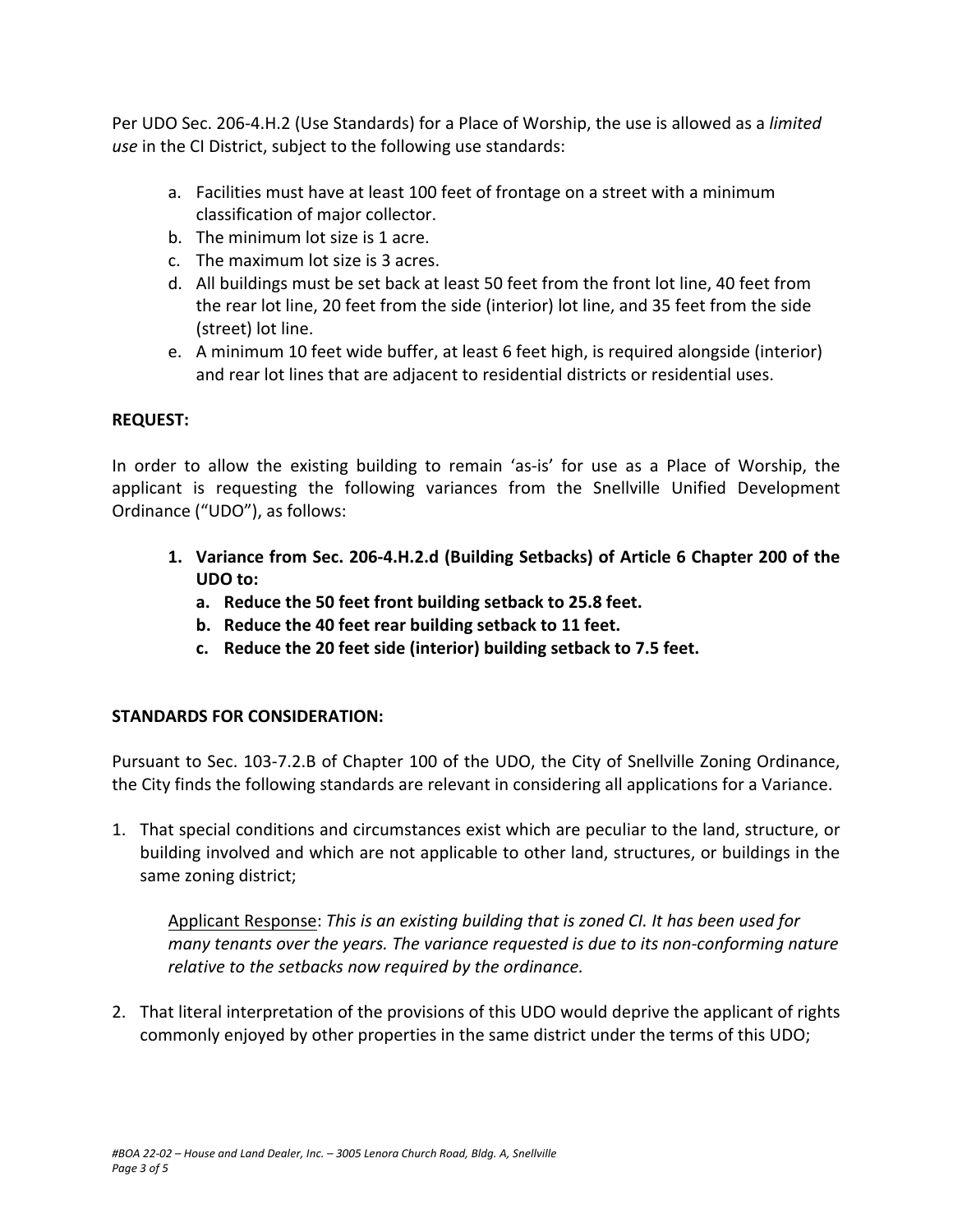Applicant Response*: Literal interpretation of the UDO would not allow the building to be occupied if the requested variance is not approved. The building would remain vacant with no active tenant.* 

3. That the special conditions and circumstances do not result from the actions of the applicant; and

Applicant Response*: The conditions required currently by the UDO were put in place many years after this building was constructed. It has been used within the limits of its current zoning prior to the new owners/tenants purchase as a school, art center, etc.* 

4. That granting the variance requested will not confer on the applicant any special privilege that is denied by this UDO to other lands, structures, or buildings in the same district.

Applicant Response*: Granting this variance would allow the lot and existing structure to be properly occupied within the limits of its current zoning and would not confer special privilege since the UDO conditions were put in place after the original construction and occupation of the building.* 

#### **VARIANCE ANALYSIS:**

Lifegate Church International, pastored by Dwight and Candy Haymon, are under contract to purchase the subject property for use by the church congregation for worship and study purposes. According to the Letter of Intent, the congregation contains approximately 125‐150 members from the local Snellville community. There are two worship services on Sunday, with Tuesday and Wednesday evenings for worship and study. The site contains approximately 51 parking spaces and previously served as a private school by Integrity Christian Academy and the GRN Recovery Center.

The request to reduce the minimum required front, side and rear building setbacks to the current conditions existing on the site today is reasonable for a building and site that was originally developed forty‐one (41) years ago. Use of the site and building as a place of worship will not adversely affect the adjacent properties and will allow use of an under-utilized property for a non‐profit civic use.

## **STAFF RECOMMENDATION:**

The Department of Planning and Development recommends **Approval**  of the variances from Sec. 206‐4.H.2.d (Building Setbacks) of Article 6 Chapter 200 of the UDO to:

- a. Reduce the 50 feet front building setback to 25.8 feet.
- b. Reduce the 40 feet rear building setback to 11 feet.
- c. Reduce the 20 feet side (interior) building setback to 7.5 feet.